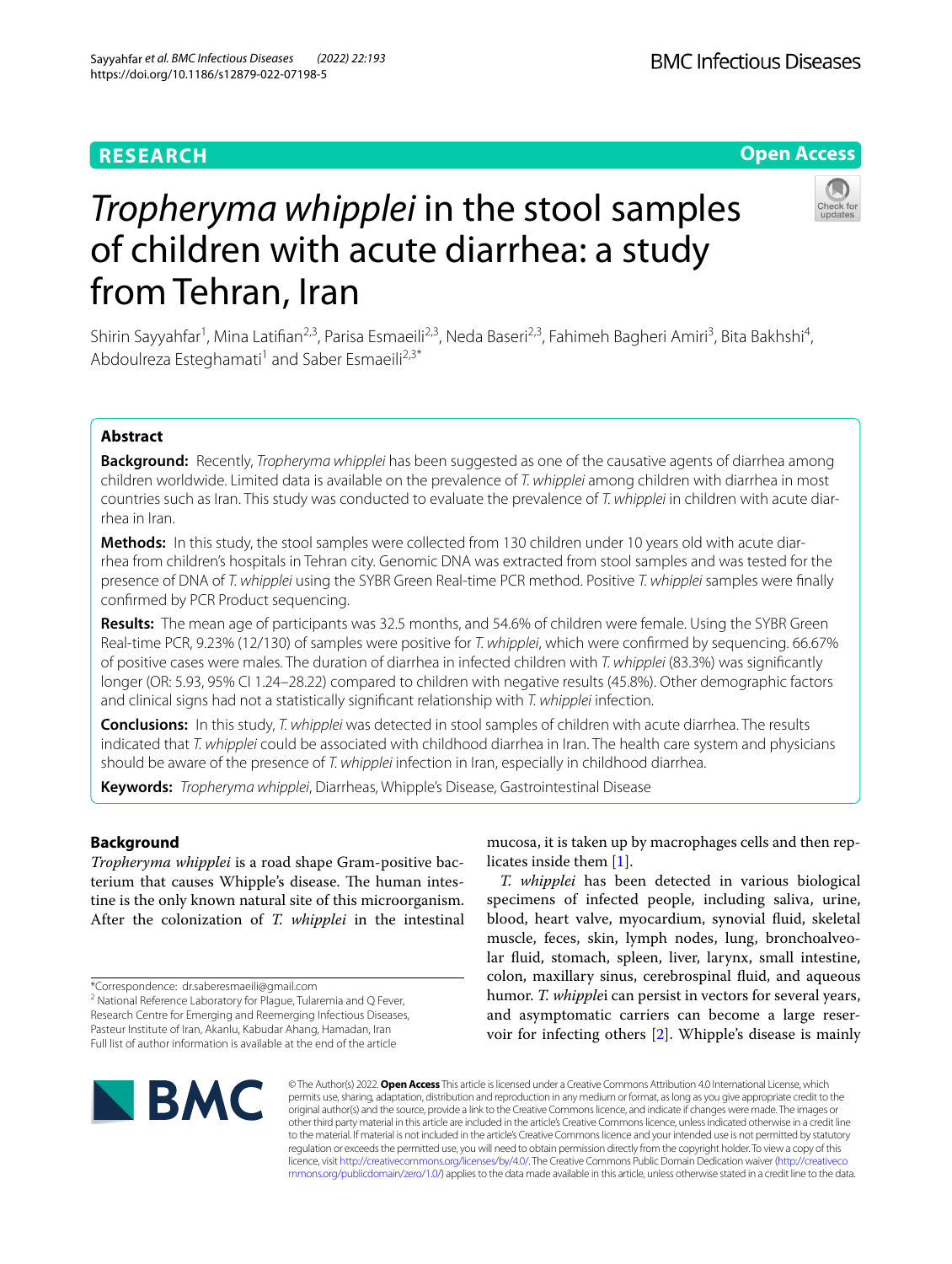transmitted by the oral–oral or fecal–oral routes. A high prevalence of this disease was reported among people with poor quality health, sewage workers, and homeless people [\[3](#page-4-2), [4\]](#page-4-3). There are four forms of *T. whipplei* infection in humans, including classic Whipple disease, chronic localized infection, acute infection, and asymptomatic form  $[2]$  $[2]$  $[2]$ . The classic form of the Whipple disease is most common in men. Arthralgia, diarrhea, fatty diarrhea, loss of weight, lymphadenopathy, abdominal pain, hypoalbuminemia, and anemia are often observed as clinical symptoms of this form of Whipple's disease [\[5\]](#page-4-4). All the organs, in particular the eyes, heart, and central nervous system can be involved at the end stage of the disease. Local infection with *T. whipplei* is often without gastrointestinal involvement. However, it can be associated with encephalopathy, endocarditis, respiratory problems, lymphadenopathy, osteoarticular, and uveitis [[2\]](#page-4-1). Recently, it was reported that *T. whipplei* caused acute infections, including gastroenteritis, bacteremia, or pneumonia [\[1](#page-4-0)]. Although diarrhea is one of the symptoms of the chronic, classic, and acute forms of *T. whipplei* infection, diagnosis is often difficult because there are no specific endoscopic fndings, and this bacterium is not detectable by routine stool culture. The histopathology and PCR methods are the most well-known *T. whipplei* diagnostic approaches [[6,](#page-4-5) [7](#page-4-6)]. However, histopathological examination of the biopsy specimen is not commonly used for screening purposes because it is a costly and invasive method. In contrast, PCR can be preferred to identify *T. whipplei* in various specimens (e.g., stool, mucosa, and fuids), and it is a fast, specifc, sensitive, and cost-efective method [\[2](#page-4-1)]. In addition, transmission electron microscopy is a helpful diagnostic tool for identifying both living and dead bacteria after therapy, when available [[8\]](#page-4-7). Early diagnosis can help to treatment and eradication of *T. whipplei* in patients. However, misdiagnosis or improper treatment, which especially occurs in patients without the classic symptoms, can lead to lethal outcomes or irreversible neurological damage. Sometimes, patients with early symptoms may also be hard to treat due to the presence of bacteria in an inaccessible niche for the antibiotic, antibiotic resistance, or reinfection in late relapses after antibiotic treatment. Where combination therapy with antibiotics is helpful, immunosuppressive treatment can be a risk factor for displaying or aggravating Whipple's disease [[2,](#page-4-1) [9](#page-4-8), [10\]](#page-4-9). Diarrhea in children is a signifcant health threat in developing countries that is caused by various microorganisms. Recent studies in many countries have shown that *T. whipplei* is one of the infectious causes of diarrhea in children. The results of these studies showed that the prevalence of *T. whipplei* was more in the stool of children with diarrhea than healthy children as a control group. For instance, using the qPCR method, stool prevalence of *T.whipplei* was 27.5% among children with diarrhea from Ghana. That case group carried *T.whipplei* in their stool twice as frequently as controls without diarrhea [[11\]](#page-4-10). In another case–control study, *T. whipplei* was identifed in 15% of stool samples collected from children with gastroenteritis using the qPCR method. In addition, *T. whipplei* antibody was reported in the case group. None of the control cases were positive for the presence of bacterium or antibody. Interestingly, *T. whipplei* was not detected in the stool samples of children after recovering from diarrhea  $[12]$  $[12]$  $[12]$ . Therefore, *T. whipplei* should be considered as one of the potential causes of diarrhea in children. Since clinical symptoms are not sufficient for *T. whipplei* diarrhea diagnostic, molecular tests are essential to confrm this disease. In Iran, similar to most countries of the world, there is no comprehensive survey on the prevalence of *T. whipplei*, particularly in children with diarrhea. Therefore, the present study was performed to evaluate the presence of *T. whipplei* in stool samples of children with acute diarrhea using molecular methods.

#### **Materials and methods**

#### **Sample collection**

One hundred and thirty children under 10 years old with acute diarrhea who were referred to three hospitals in Tehran province (Bahrami Hospital, Mofd Hospital, and Children's Medical Center) from May 2018 to November 2018 were included in this cross-sectional study. The questionnaire form containing demographic, clinical, and laboratory information was completed at admission time.

Diarrhea stool samples were obtained from included children with acute diarrhea. Sampling was performed under an identical process and according to the hospital guidelines and regulations. A healthcare professional explained to the parents how to collect the stool of their children. Briefy, fresh diarrhea stools (10 gr) were collected inside a completely clean, dry, and sterile container with a tight screw lid. Urine was not mixed up with stool.

Stool samples were transferred to the laboratory under the cold chain conditions immediately. Future analysis was performed as soon as possible; otherwise, specimens were sore in −20 until the investigation.

#### **DNA extraction**

Genomic DNA was extracted from stool samples using the QIAamp DNA Stool Minikit (Qiagen, Germany), according to the manufacturer's recommendation. 220 mg of each stool sample was used for DNA extraction.

To determine quality control of extracted DNA from stool samples as well as control DNA, the DNA absorbance at 260 nm and 280 nm was absorbed using a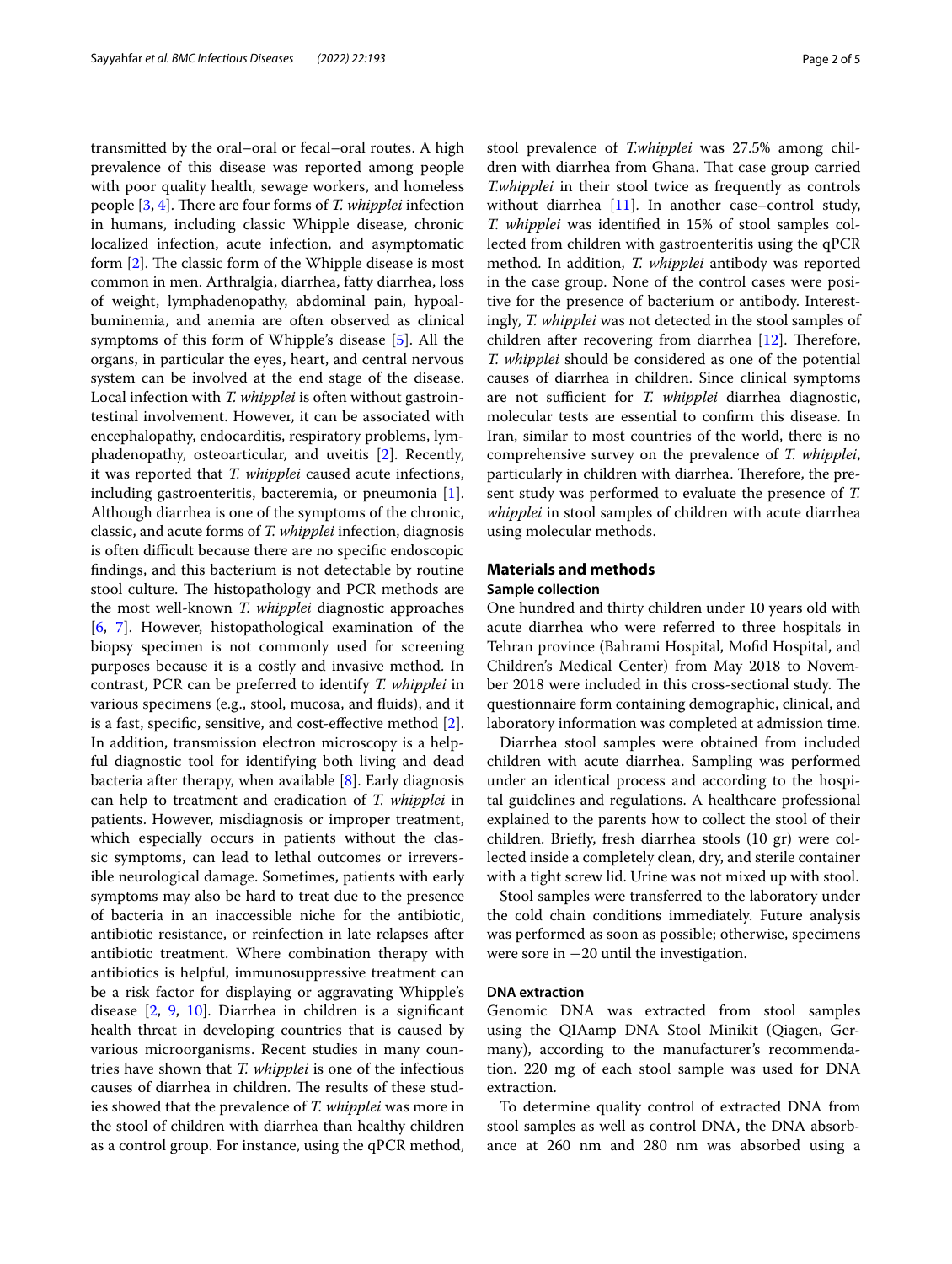microplate spectrophotometer (Epoch bioTek, USA). Absorbance ratios of 260/280 nm around 1.8 were considered as good quality. Higher or lower values were considered as RNA or protein contamination. In addition, extracted DNAs were be run on gel agarose to determine quality.

The extracted DNA was stored at  $-20$  °C until the future test.

#### **Molecular detection of** *Tropheryma whipplei*

All extracted DNA samples were tested using SYBR Green quantitative real-time PCR (qPCR) for the diagnosis of the WiSP protein family gene of *T. whipplei*.

Tws1F (5′-AGAGAGATGGGGTGCAGGAC-3′) and Tws1R (5′-AGCCTTTGCCAGACAGACAC-3) were used as forward and reverse primers (Metabion international, Germany), respectively. The qPCR mixture included 10 μl RealQ Plus  $2 \times$  Master Mix Green Low  $ROX<sup>™</sup>$  (Ampliqon, Denmark), 1 μl from each primer (900 nmol), and 4  $\mu$ l of extracted DNA (11). The mixture was reached to 20 μl with sterile distilled water. *T. whipplei* DNA was provided from IRCCS Sacro Cuore Don Calabria Hospital in Italy and applied as the positive control. Sterile distilled water was used as the negative control. The mixture was run in the Corbett 6000 Rotor-Gene system (Corbett, Victoria, Australia) under the following temperature program: Initial denaturation step at 95 °C for 15 min, and then 40 cycles of 95 °C for 15 s, 30 s at 60 °C, and 72 °C for 30 s. After amplifcation, the melting protocol was followed by raising the temperature slowly from 65 to 97 °C to diferentiate the specifc and non-specific amplified amplicons. The samples with suitable amplification and melting  $(80 \pm 0.5 \degree C)$  curves were considered positive for *T. whipplei*.

To confrm *T. whipplei* positive samples, PCR products were sequenced using the Sanger sequencing method. Finally, The nucleotide sequences were blasted in Gen-Bank (<https://blast.ncbi.nlm.nih.gov/Blast.cgi>) and compared with the deposited *wips* genes of *T. whipplei* in the GenBank.

#### **Statistical analysis**

Statistical analysis was performed using SPSS software version 18 (SPSS Inc., Chicago, IL, USA) for the data of this study. Chi-squared and Fisher exact tests were used to compare the variables. A p-value less than 0.05 was considered statistically signifcant.

#### **Results**

One hundred and thirty children with acute diarrhea were included in this study. The mean age of children was  $32.5 \pm 31.6$  months; 45.4% were male, and 54.6% were female. The mean frequency of diarrhea was four times a day. The mean duration of diarrhea was 14.6 days, and the median was 3 days. Also, 42.3% of children had a fever, and 5.38% had an underlying disease (Table [1\)](#page-2-0).

Extracted DNAs had good quality in 260/280 measurement (ratios around 1.8) and on gel agarose. Using the

<span id="page-2-0"></span>

|  |  |  |  | Table 1 Demographic and clinical characteristics of children with acute diarrhea and their relationship to the prevalence of T. whipplei |  |
|--|--|--|--|------------------------------------------------------------------------------------------------------------------------------------------|--|
|--|--|--|--|------------------------------------------------------------------------------------------------------------------------------------------|--|

|                                                 | Negative T. whipplei<br>$N = 118$ | Positive T. whipplei<br>$N = 12$ | P value | OR (95% CI)         |
|-------------------------------------------------|-----------------------------------|----------------------------------|---------|---------------------|
| Gender (male)                                   | 51 (43.2)                         | 8(66.7)                          | 0.12    | $2.63(0.75 - 9.21)$ |
| Age median $\geq$ 32.9 month                    | 41 (34.7)                         | 5(41.7)                          | 0.75    | $1.34(0.40 - 4.49)$ |
| Median times of diarrhea (days): $\geq$ 4 times | 63 (53.4)                         | 8(66.7)                          | 0.38    | $1.75(0.50 - 6.11)$ |
| Median times of diarrhea (days) $\geq$ 3        | 54 (45.8)                         | 10(83.3)                         | $0.01*$ | 5.93 (1.24-28.22)   |
| Fever                                           | 51 (43.2)                         | 4(33.3)                          | 0.51    | $0.66(0.19 - 2.30)$ |
| Stomachache                                     | 29 (24.6)                         | 5(41.7)                          | 0.20    | $2.19(0.65 - 7.44)$ |
| Cramps                                          | 34 (28.8)                         | 1(8.3)                           | 0.18    | $0.91(0.83 - 1.00)$ |
| Headache                                        | 4(3.4)                            | 1(8.3)                           | 0.39    | 2.59 (0.27-25.26)   |
| Vomiting                                        | 29(24.6)                          | 4(33.3)                          | 0.50    | $1.53(0.43 - 5.47)$ |
| History of contact with animal                  | 3(2.5)                            | 0(0.0)                           | 0.99    |                     |
| Family history of diarrhea                      | 10(8.5)                           | 0(0.0)                           | 0.60    |                     |
| Travel history                                  | 6(5.1)                            | 0(0.0)                           | 0.99    |                     |
| Underlying disease                              | 5(4.2)                            | 2(16.7)                          | 0.13    | 4.52 (0.78-26.34)   |
| Mucus in stool                                  | 37 (31.4)                         | 4(33.3)                          | 0.99    | $1.10(0.31 - 3.87)$ |
| Blood in stool                                  | 11(9.3)                           | 1(8.3)                           | 0.99    | $0.88(0.10 - 7.51)$ |
| Pus in the stool                                | 10(8.5)                           | 1(8.3)                           | 0.99    | $0.98(0.12 - 8.41)$ |
| WBC in stool                                    | 24(20.3)                          | 3(25.0)                          | 0.71    | $1.31(0.33 - 5.20)$ |

The symbol (\*) indicates statistically signifcant between children with positive *T. whipplei* and children without *T. whipplei* infection. A p value<0.05 was considered signifcant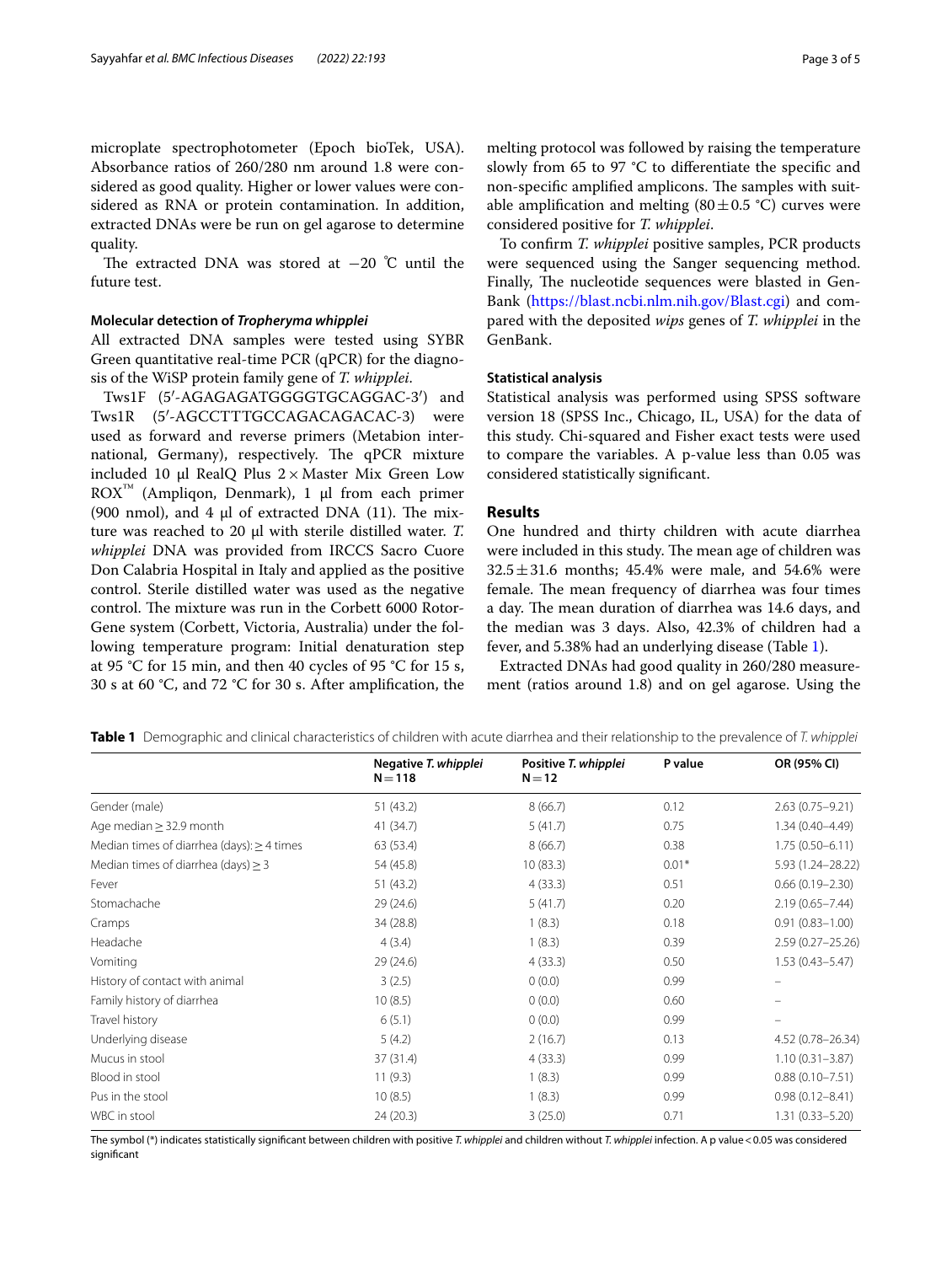SYBR Green qPCR method, *T. whipplei* was detected in 9.2%  $(12/130)$ . Then, the positive results were sequenced to confirm. The amplification and melt curves obtained from SYBR Green real-time PCR for *Tropheryma whipplei* detection based on the *wips* gene are shown in the Additional fle [1](#page-4-12): Figure S1.

Among patients infected with *T. whipplei*, 66.7% were male, 58.3% were less than 32 months, and 83.3% had diarrhea for more than 3 days. Also, 66.7% of positive children had diarrhea more than four times a day. People with positive results (83.3%) had signifcantly more diarrheal days than people with negative results (45.8%) (OR: 5.93, 95% CI 1.24–28.22). No correlation was found between positive results and other demographic factors and clinical signs (Table [1](#page-2-0)).

#### **Discussion**

Although *T. whipplei* colonization is often asymptomatic and especially common in adults, the carriers can transmit the microorganism to healthy people. Diarrhea is one of the main manifestations of *T. whipplei* infection in humans. Gastroenteritis occurs in both classic and acute forms of Whipple's disease [\[2](#page-4-1)]. *T. whipplei* is known as a causative agent of diarrhea in children in all developed and developing countries. Therefore, investigation of acute diarrhea associated with *T. whipplei* in Iran is one of the health priorities that physicians and health officials should be aware of the role of this bacterium in various syndromes, especially acute diarrhea in Iranian children. In the present cross-sectional study, 9.23% of collected stool samples of children with acute diarrhea referred to three hospitals in Tehran city (in Iran) during 2018 were positive for *T. whipplei* using the qPCR method. As far as we know, except for a recently reported study, there have not been any studies on *T. whipplei* in Iran so far. In that study, 10% of immunocompromised children in a province (Qom) in Iran had *T. whipplei* DNA (using qPCR) in their stool samples [[13](#page-4-13)]. Since *T. whipplei* is a hard-growing bacterium, bacterial culture requires a long incubation time that is not available in many laboratories. Therefore, molecular methods are a preferred method to identify *T. whipplei* infection in patients [\[14](#page-4-14), [15\]](#page-4-15). For instance, qPCR is a benefcial method for frstline screening of *T. whipplei* in stool specimens [[16\]](#page-4-16).

This study shows that the prevalence of *T. whipplei* is much lower than similar studies conducted in other countries, including Ghana 27.5% [[11\]](#page-4-10), France 15% [\[12](#page-4-11)], Gabon 40% [\[17](#page-4-17)], Laos 48% [\[18\]](#page-4-18), and Senegal 31.2% [\[19](#page-4-19)]. Various factors, such as diferences in health care systems and climatic conditions, could be involved in incidence variations between different regions in the world. The prevalence of diarrhea caused by *T. whipplei* in children is signifcantly higher in tropical regions, particularly in countries with low levels of health [\[2](#page-4-1), [5\]](#page-4-4). In the present study, there was no association between *T. whipplei* infection with history of travel, contact with animals, family history of diarrhea, and a set of clinical and laboratory fndings. However, diarrhea for≥3 days was observed among 83.3% of children with *T. whipplei* infection. In contrast, only 45.8% of children with negative *T. whipplei* experienced prolonged diarrhea. According to our results, it seems that *T. whipplei* might cause prolonged diarrhea compared to previously known bacterial agents causing diarrhea.

Since *T. whipplei* is an unknown causative agent of acute diarrhea in children among physicians and laboratories in Iran, our results, even with this reported prevalence, can be a warning to inform physicians and laboratories of the existence of this disease in Iran. Considering that *T. whipplei* may colonize all ages asymptomatically, future epidemiological studies are required to assay the association of *T. whipplei* with acute diarrhea in children in diferent parts of the world, including Iran. In addition, diagnosis, control, and treatment of *T. whipplei* should be considered by health systems in Iran and even other countries.

One of the limitations of the study is the small number of samples. Future studies among a larger population with diferent demographic and clinical characteristics can determine comprehensive knowledge on the frequency of *T. whipplei* in patients with diarrhea. In addition, this study did not include a control group (children without diarrhea) which made result interpretation more difficult. Another limitation was that we did not measure possible antibodies produced against *T. whipplei.* Furthermore, no other clinical microbiology diagnosis was performed to identify other enteric pathogens in positive samples of *T. whipplei*. These data could help to interpret of obtaining results in the present studies.

#### **Conclusions**

In this study, the stool prevalence of *T. whipplei* among children with acute diarrhea in Iran was 9.23% using the qPCR method. Signifcantly, children with *T. whipplei* infectious diarrhea had prolonged diarrhea than children without *T. whipplei* infection (83.3% vs. 45.8%). Therefore, *T. whipplei* could be a potential cause of acute diarrhea in children in Iran, and physicians and laboratories should be aware of the presence of this disease in Iran. However, comprehensive studies are required to evaluate the epidemiology and pathogenicity of *T. whipplei* in pediatric diarrhea in Iran. This study showed the importance of qPCR in the diagnosis of *T. whipplei* infection as a possible cause of diarrhea in children. Therefore, molecular diagnosis of *T. whipplei* is recommended, especially when diarrhea lasts more than 3–4 days.